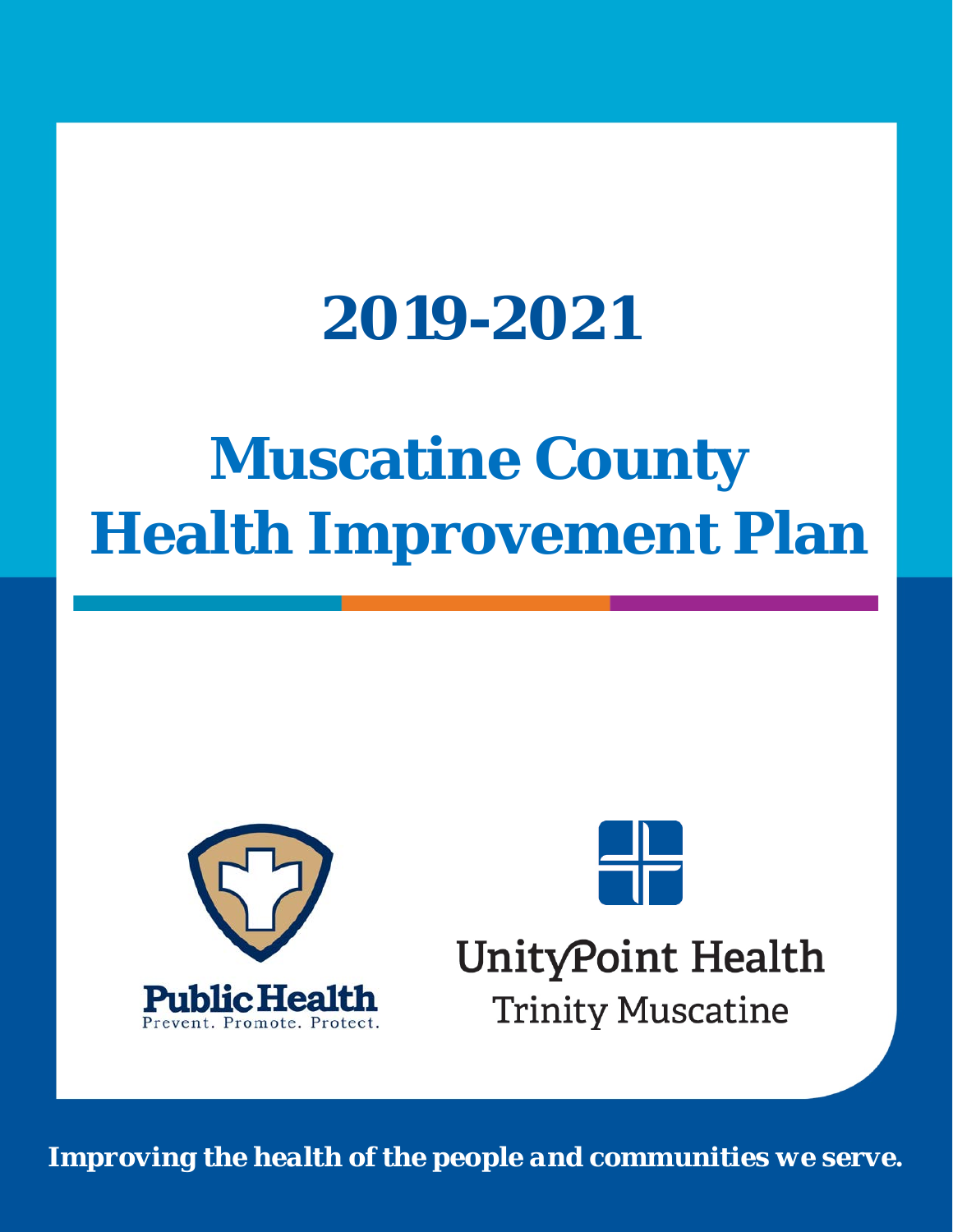## **Credits and Acknowledgements**

We wish to thank those involved for their invaluable collaboration and input toward the Muscatine County's health needs assessment and improvement planning process.

### **Muscatine County Board of Health**

- William Koellner, Chairperson
- Neva Rettig-Baker
- Brian Wright
- Michael Maharry, M.D.
- Karen Harper

### **UnityPoint Health – Trinity Muscatine Board of Directors**

- Daniel Stein, Chairperson
- Rhea Allen, M.D.
- Toni Eller, O.D.
- Stacie Fidlar
- Troy Fridley
- Prasad Nadkarni, M.D.
- Scott Natvig
- Suneel Parvathareddy, M.D.
- Mark Peterson
- Jerry Riibe, Ph.D.
- Charla Schafer
- Richard Seidler
- Candace Terrill
- Guadalupe Vazquez
- Robert Weis, M.D.

### **Community Effectiveness Stakeholder Committee**

- Rhea Allen, M.D., Trinity Muscatine Occupational Medicine
- John Beckey, Beckey Insurance and Financial Services, Inc.
- Troy Fridley, Kent Corporation
- Cory Garvin, R.Ph., Pharm.D., Wester Drug
- Angela Johnson, Trinity Regional Health System
- Janell Kassel, O.D., Family Eye Center
- Jay Logel, Community Volunteer
- Scott Natvig, Community Volunteer
- Mark Peterson, WTC Communications
- Jerry Riibe, Muscatine Community School District
- Charla Schafer, Community Foundation of the Greater Muscatine Area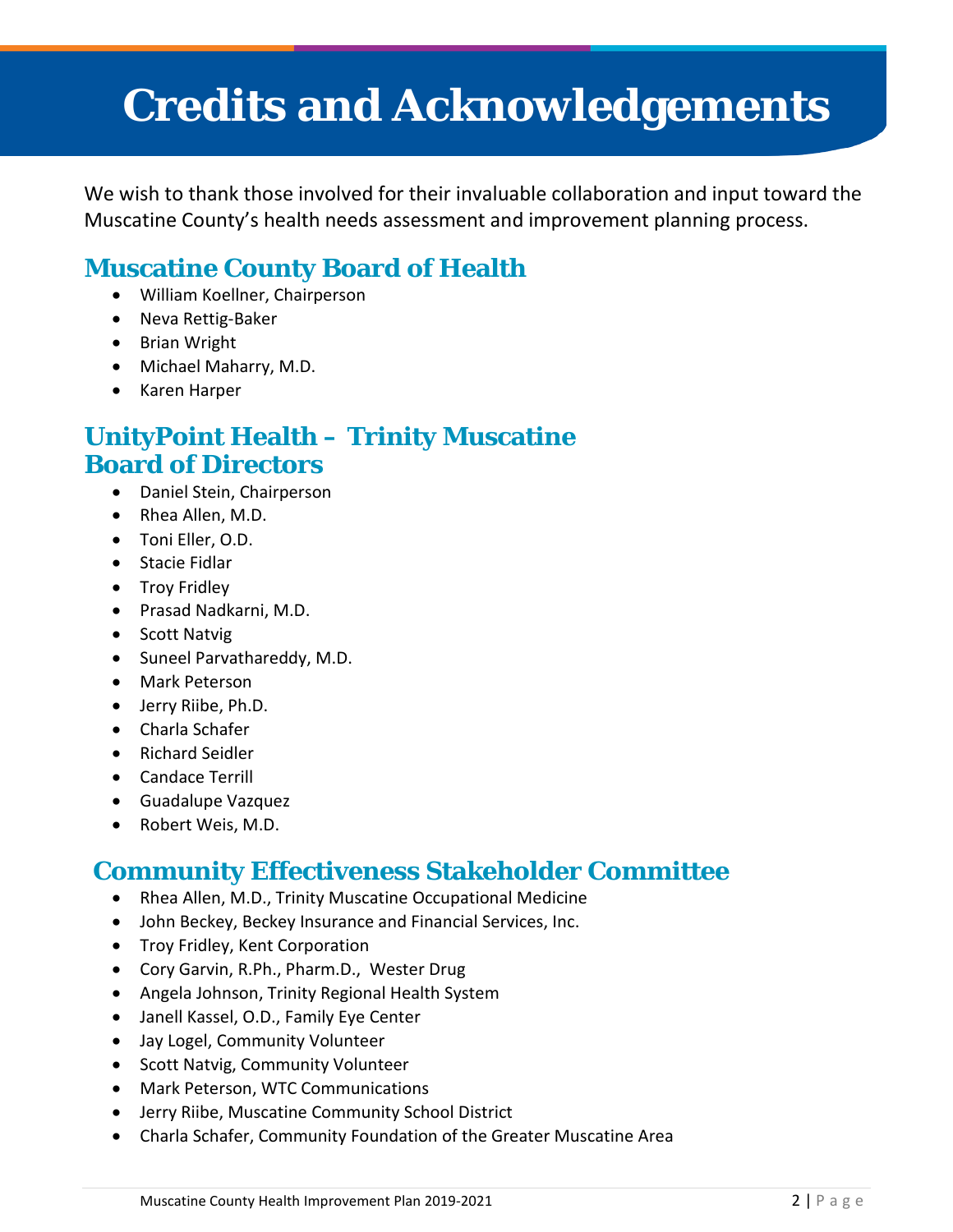- Daniel Stein, CBI Bank and Trust
- Guadalupe Vazquez, Guadalajara and North Construction, LLC
- Robert Weis, M.D., UnityPoint Clinic Internal Medicine

### **Community Focus Groups**

- Adolescent Prevention Programs Coalition
- Blue Zones Steering Committee
- Muscatine Center for Social Action
- Muscatine Community College
- Muscatine County Board of Health
- Muscatine County Community Services
- Muscatine County residents participating in Focus Group questionnaires
- Muscatine County residents who completed phone surveys
- Senior Resources, Incorporated
- UnityPoint Health Trinity Muscatine Community Effectiveness Committee
- UnityPoint Health Trinity Muscatine New Horizons
- UnityPoint Health Trinity Muscatine Public Health

### **Quad Cities Community Health Assessment Collaborative**

- Community Health Care
- Genesis Health System
- Muscatine County Board of Health
- Quad City Health Initiative
- Rock Island County Health Department
- Scott County Health Department
- UnityPoint Health Trinity Quad Cities
- UnityPoint Health Trinity Muscatine

### **Community Health Assessment Funded by:**

- Genesis Health System
- UnityPoint Health Trinity Regional Health System

### **Community Health Assessment Study**

- Professional Research Consultants, Inc. 11326 P Street Omaha, NE 68137-2316 [www.PRCCustomResearch.com](http://www.prccustomresearch.com/)
- UnityPoint Health Trinity Muscatine's Public Health Department

### **Community Health Improvement Plan Prepared by:**

• UnityPoint Health – Trinity Muscatine's Public Health Director

### **Community Leaders and Stakeholders Participation**

- October 1, 2018 Community Health Assessment Prioritization Event
- October 8, 2018 Community Priorities and Interventions Planning Event
- A special thank you to Musser Public Library and HNI Community Center for the utilization of your exceptional facilities and dedicated staff that supported the community events.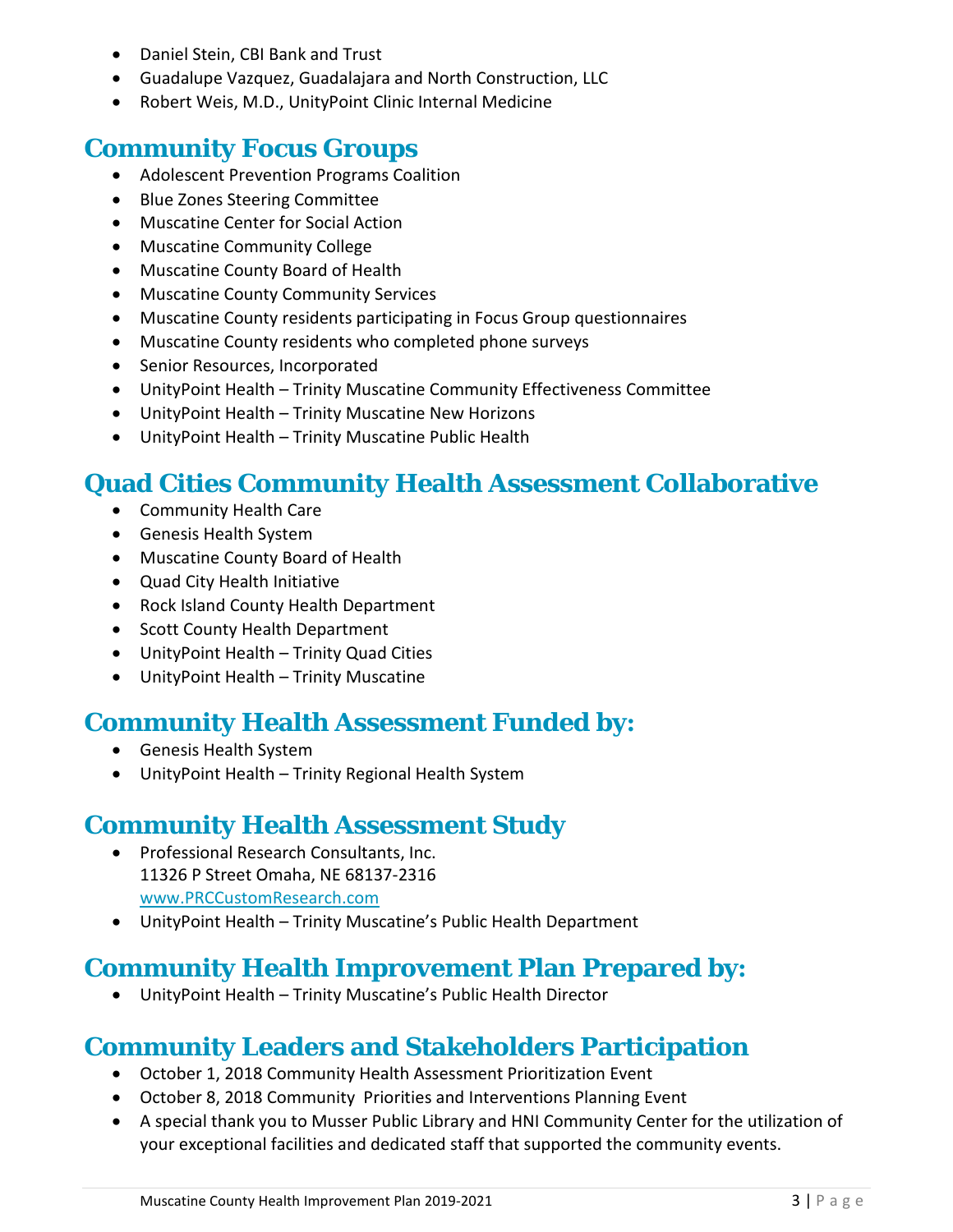### **Table of Contents**

| Credits and Acknowledgements 2-3                                                                                                                                                                                                           |                 |
|--------------------------------------------------------------------------------------------------------------------------------------------------------------------------------------------------------------------------------------------|-----------------|
| Executive Summary<br><u>Executive Summary</u>                                                                                                                                                                                              | $5\overline{)}$ |
| Purpose 5-7                                                                                                                                                                                                                                |                 |
| History <b>Experience Advisory Experience Advisory Experience Advisory Experience Advisory</b>                                                                                                                                             | $7 - 8$         |
| Mission, Vision & Values Mission, 2010                                                                                                                                                                                                     | $8 - 9$         |
|                                                                                                                                                                                                                                            | $10 - 11$       |
| Process and Methodology<br>Management Contains and Methodology<br>Management Contains and Methodology<br>Management Contains and Methodology<br>Management Contains and Methodology<br>Management Contains and Methodology<br>Management C | 11-12           |
| Summary of Assessment Findings<br>Management Assessment Pindings<br>Management Assessment Pindings<br>Management Assessment Pindings<br>Management Assessment Pindings<br>Management Assessment Pindings<br>Management Assessment Pindings | 13              |
|                                                                                                                                                                                                                                            | $14 - 15$       |
| Priority 1: Mental Health <b>Exercise 2018</b>                                                                                                                                                                                             | $16 - 17$       |
| <b>Priority 2: Substance Abuse Manufacture 10 April 10 April 10 April 10 April 10 April 10 April 10 April 10 April 10 April 10 April 10 April 10 April 10 April 10 April 10 April 10 April 10 April 10 April 10 April 10 April</b>         | 18-19           |
| Alignment & Sustainability Management of the Sustainability                                                                                                                                                                                | <b>20</b>       |
| How to use the CHIP<br><u>Example 2006</u>                                                                                                                                                                                                 | $20 - 21$       |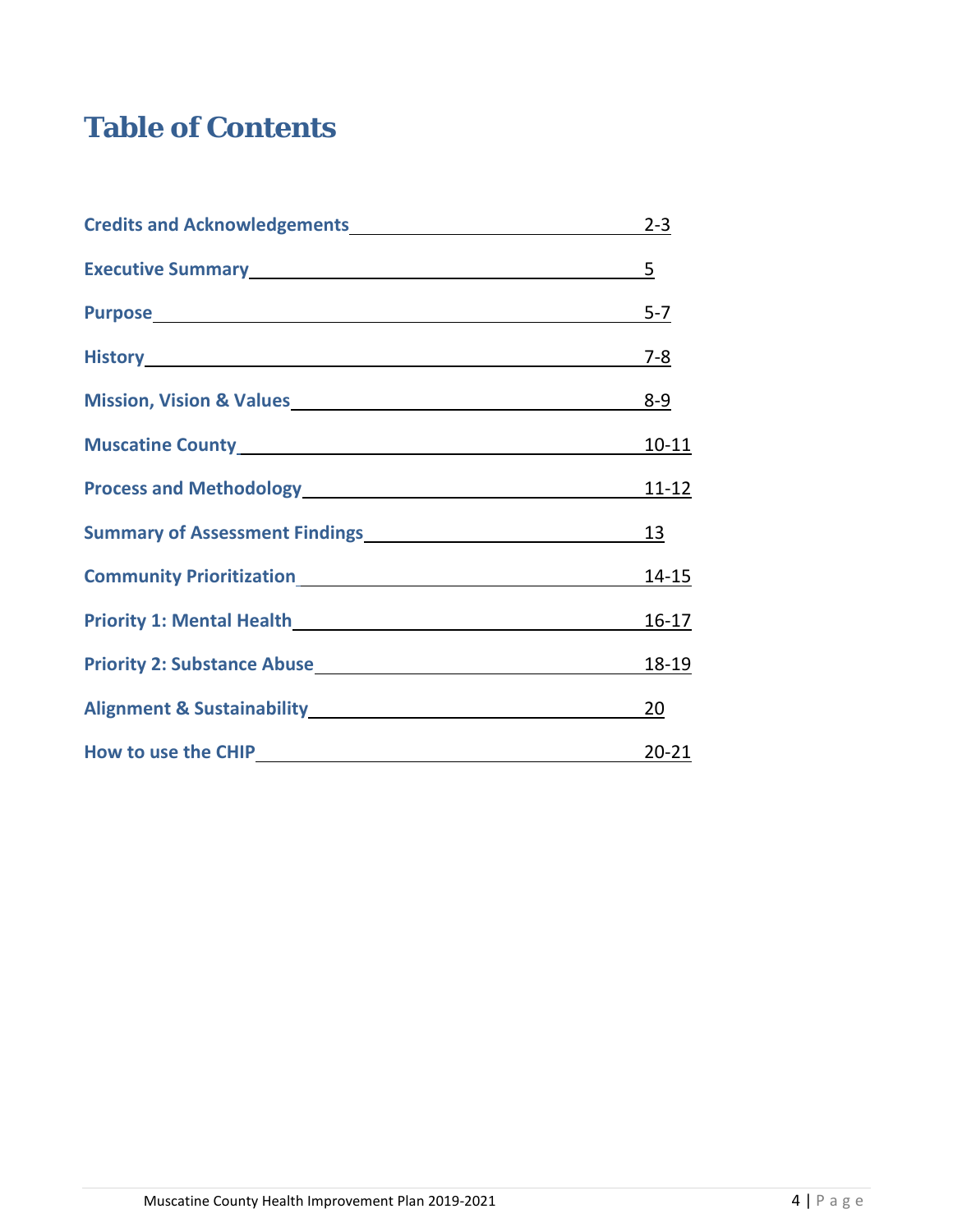### **Executive Summary**

Trinity Muscatine and the Public Health Department are pleased to present the Muscatine County Community Health Improvement Plan (CHIP) 2019-2021. A community's CHIP is developed collaboratively by a partnership of community members (individuals, organizations, agencies) and the local health department. A CHIP is a systematic effort to address health problems in a community based on results from a community health assessment (CHA). The plan recommends priorities for action and is used by health and other governmental, business, education, social service agencies, and organizations to implement policies and programs that promote health.

The improvement plan guides policy and program decisions that optimize health and well-being. Analysis of health, social and economic data as well as direct input from the community led to the identification of the top needs for improved community health and the selection of priorities that will address these areas of opportunity. The CHIP is a realistic plan that will assist Trinity Muscatine Hospital and the Public Health Department in its role to improve the health of the people and communities they serve. It is designed to provide clear direction based on community and statewide goals. It includes strategies that are measurable and appropriate for influencing policies, systems, and environments to bring optimal change to the county. At the same time, the CHIP plan is flexible. It allows for adjustments in timing, leadership, strategy initiation, and planning.

Because this plan focuses on a restricted number of priorities, not all health issues or community initiatives are identified in the plan. This does not negate the importance of other public health identified needs; nor does it imply that resources and services should not continue for other opportunities as identified in the health needs assessment. The plan is intended to bring the community together around a limited number of issues with the greatest opportunity for health improvement through collective efforts within a three-year timeframe.

### **Purpose**

A Community Health Assessment (CHA) is a process by which community members gain an understanding of the health concerns and needs of the community through their input and participation in community surveys and focus group questionnaires. The steps for conducting our recent CHA can be found within the *2018 Community Health Assessment* available at [https://www.unitypoint.org/quadcities/muscatine-public-health.aspx.](https://www.unitypoint.org/quadcities/muscatine-public-health.aspx) The community health assessment provided information for problem and asset identification. The data regarding demographic information and health outcomes for the residents of Muscatine County gathered through the CHA, along with other national data, guided the validation of the health priorities chosen by Muscatine County residents, leaders, and stakeholders.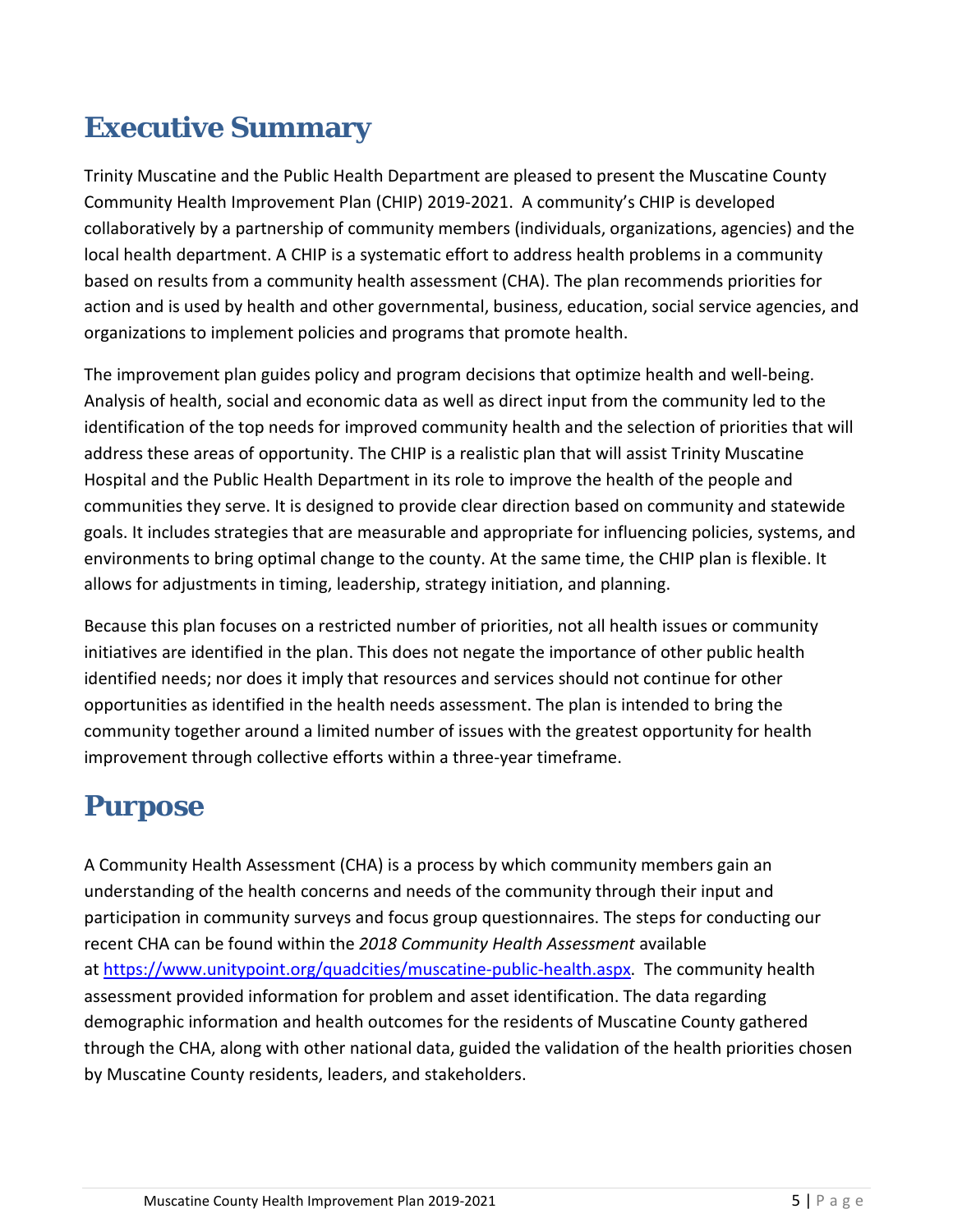The purpose of this Community Health Improvement Plan (CHIP) is to inform Muscatine County residents of goals and strategies for addressing the priority opportunities identified in the CHA. Initiated in December 2017, the assessment process is part of a broad community initiative to ultimately improve health and quality of life in Muscatine County, Iowa. This plan will provide the strategic framework to guide the communities toward optimal health outcomes and wellness for all residents. It is a broad strategic framework for community health and should be modified and adjusted as conditions, resources and external environmental factors change.

It is important to recognize that multiple factors affect health and there is a dynamic relationship between people and their environments. Where and how we live, work, play and learn are interconnected aspects that are critical to consider. That is, not only do people's genetics and lifestyle behaviors affect their health but additional influences such as employment status, food security, or quality of housing correlate to the impact of overall wellness outcomes. The social determinant of health framework addresses the distribution of wellness and illness among a population; its patterns, origins, and implications. The CHIP uses this framework to determine who is healthiest and least healthy in the community, as well as examine the larger social and economic factors associated with outcomes.

This plan uses the assessment-prioritize-planning-implementation-evaluation/reassessment process. This continuous cycle of improvement, also identified through the Ten Essential Public Health Services framework, seeks to move the needle on key health priorities over the course of time.



*Graphic Source: Minnesota Department of Health*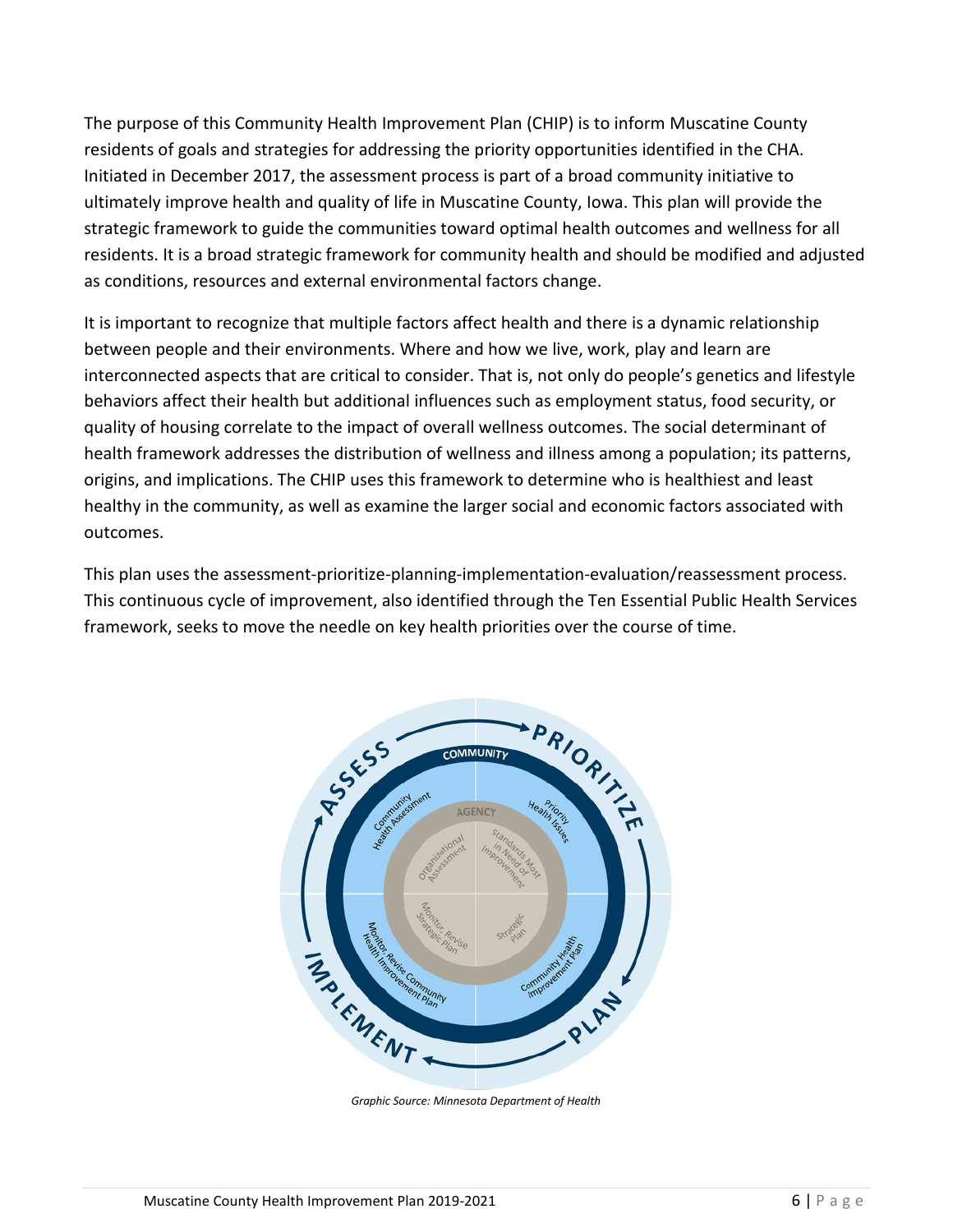The improvement plan is intended to align and strengthen each organization's commitment to improving the health of the community. Through a collective effort on this overarching framework, a wide range of public health partners and stakeholders who are involved in assessment, planning, and implementation will be able to document measured improvement on these key issues over the next few years. Collaborative partners and residents are encouraged to review the assessed needs, priorities, and goals. The public is encouraged to reflect on the suggested intervention strategies, and consider how all can join this call to action: individually, within organizations, and collectively as a community.

### **History**

#### **Introduction**

Unity HealthCare was formed January 1, 1999. It was created as a result of the merger of three distinct entities: Muscatine General Hospital (not for profit county hospital), Muscatine Health Center (for profit physician clinic), and Community Nursing Services (not for profit community nursing and home health/public health service). The intent of this new health care system was to: (1) insure the continued local presence of quality primary health care; (2) make recruiting and retention of health care professionals easier; and (3) maintain community focus and governance of the integrated health care system.

In July 2009, Unity HealthCare became part of Trinity Regional Health System, a senior affiliate of Iowa Health System, the state's first and largest integrated system that serves the health care needs of onein-three Iowans. In March of 2010, Unity HealthCare's name became known as (dba) Trinity Muscatine. In 2013, Iowa Health System adopted the name of (dba) UnityPoint Health to more accurately reflect a coordinated system of healthcare delivery throughout three states.

#### **About Trinity and Public Health**

Today, Trinity Muscatine is one of four full-service hospitals operated by UnityPoint Health-Trinity Regional Health System. Together, the four hospitals, Trinity Rock Island, Trinity Moline, Trinity Bettendorf, and Trinity Muscatine provide a total of 584 licensed inpatient beds, serve over 100,000 visitors in the emergency departments and admit nearly 20,000 patients each year.

Unique to Trinity Muscatine is the partnership with the local public health department that was created when the Muscatine County Board of Supervisors and Board of Health contracted with Unity HealthCare (now dba Trinity Muscatine) to provide the essential public health services. Working effectively together to address the needs of the community resulted in the two entities collaborating on the Community Health Needs Assessments and Health Improvement Plans (CHNA/HIP).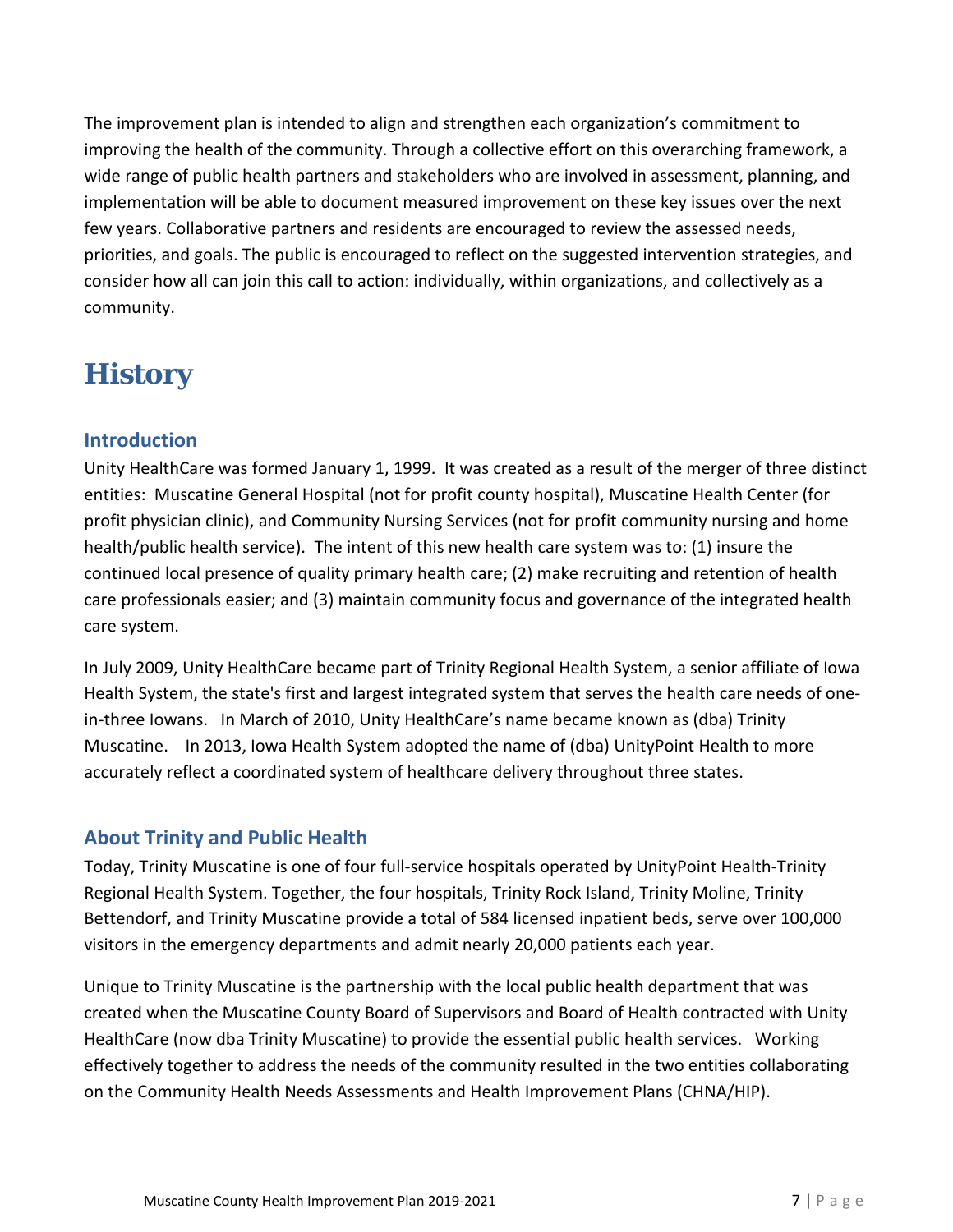The Public Health Department delivers over 30 services to optimize health outcomes for Muscatine County and surrounding communities through four basic functions: (1) health surveillance and investigations, planning, and program development; (2) promotion of local health coverage and access to care (medical, dental and mental health); (3) setting and enforcement of standards; and (4) providing health services to populations while continuously assessing social determinants that may impact health equity. The Public Health Department employ over 30 highly qualified and experienced workforce who deliver exceptional care to the people and communities they serve.

UnityPoint Health-Trinity Muscatine continues to provide a full continuum of services that includes a network of physicians, inpatient and outpatient diagnostic care and treatment, home health, hospice, public health, occupational medicine, medical nutrition therapy, diabetes self-management education, and substance abuse services. Regional services include access to a heart care program ranked among the top 10 percent in the country by Health Grades, the nation's leading independent health care ratings organization, a cancer treatment center consistently accredited by the American College of Surgeons Commission on Cancer, and enhanced behavioral and mental health services offered through the Robert Young Center for Community Mental Health.

### **Mission, Vision, and Values**

The Mission of UnityPoint Health-Trinity Muscatine and the Public Health Department are to improve the health of the people and the communities we serve. Our Vision is to deliver the best outcome, every patient, every time.

#### **Statement of Values**

#### **Foster Unity**

- Use the skills and abilities of each person to enable great teams.
- Collaborate across departments, facilities, business units and regions.
- Seek to understand and be open to diverse thoughts and perspectives.

#### **Own the Moment**

- Connect with each person treating them with courtesy, compassion, empathy and respect.
- Enthusiastically engage in our work.
- Be accountable for our individual actions and our team performance.
- Take responsibility for solving problems, regardless of origin.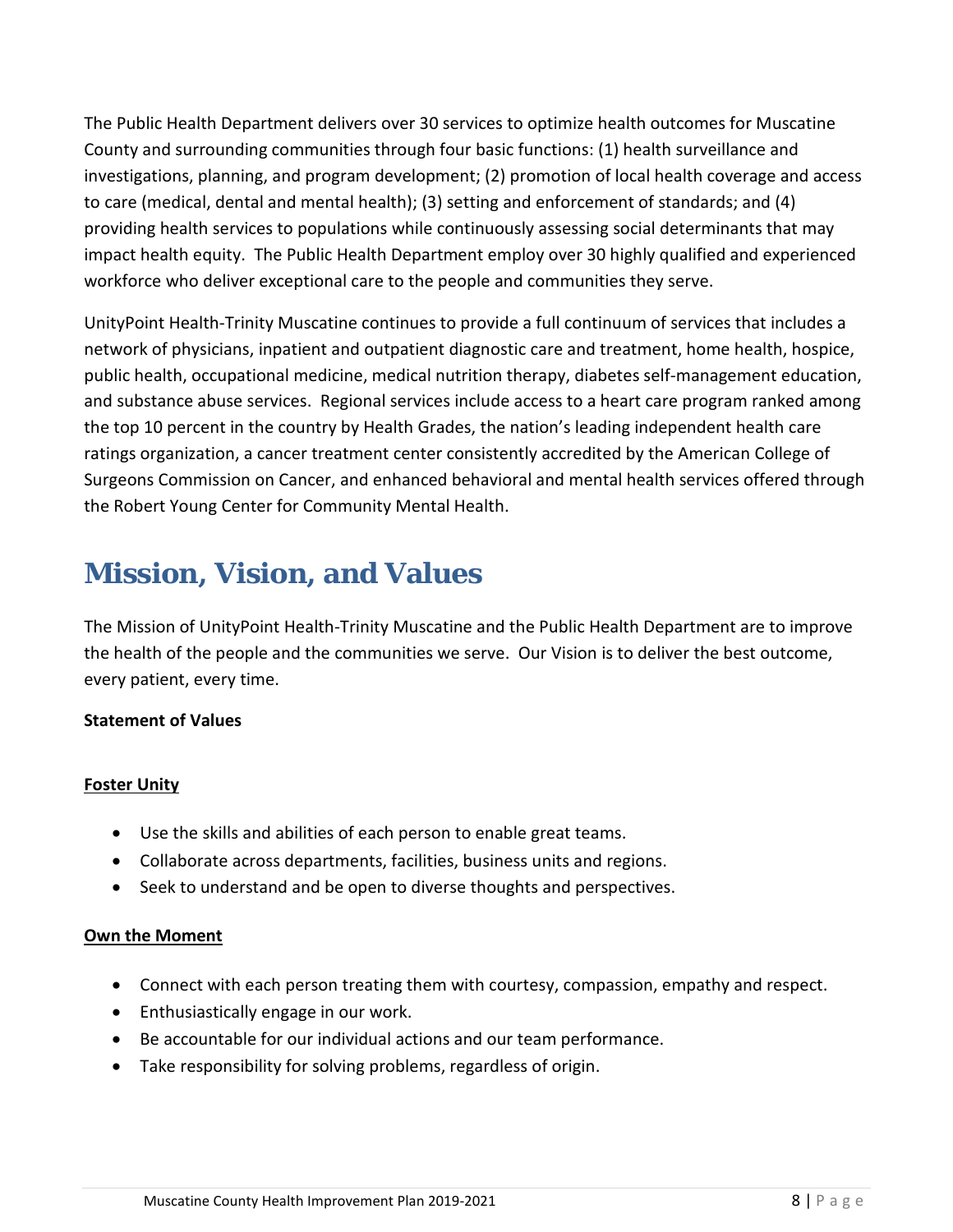#### **Champion Excellence**

- Commit to the best outcomes and highest quality.
- Have a relentless focus on exceeding expectations.
- Believe in sharing our results, learning from our mistakes and celebrating our successes.

#### **Seize Opportunities**

- Embrace and promote innovation and transformation.
- Create partnerships that improve care delivery in our communities.
- Have the courage to challenge the status quo.

#### **UnityPoint Health Roadmap**

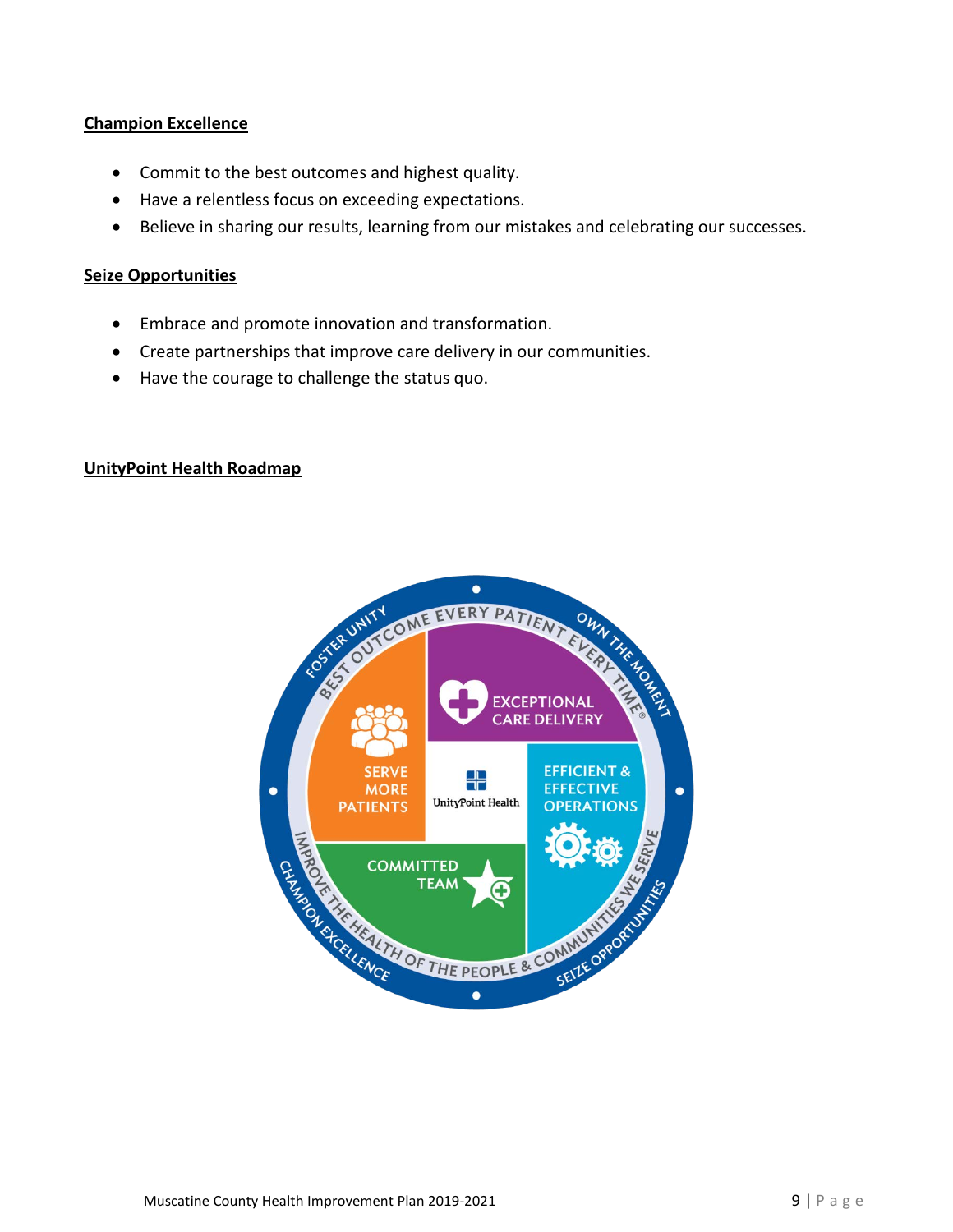### **Muscatine County**



*v2017 Population, Source: US Census Bureau* 

| <b>Muscatine County Demographics</b>     | <b>County</b> | <b>State</b> |
|------------------------------------------|---------------|--------------|
| <b>Population</b>                        | 42,940        | 3,134,693    |
| % below 18 years of age                  | 25.4%         | 23.3%        |
| % 65 and older                           | 16%           | 16.4%        |
| % Non-Hispanic African American          | 2.1%          | 3.5%         |
| % American Indian and Alaskan Native     | 0.7%          | 0.5%         |
| % Asian                                  | 1.2%          | 2.5%         |
| % Native Hawaiian/Other Pacific Islander | 0.1%          | 0.1%         |
| % Hispanic                               | 17.5%         | 5.8%         |
| % Non-Hispanic White                     | 77.7%         | 86.2%        |
| % not proficient in English              | 3%            | 2%           |
| % Females                                | 50.1%         | 50.3%        |
| % Rural                                  | 25.6%         | 36%          |

 *Source: County Health Rankings & Roadmap 2018 [http://www.countyhealthrankings.org](http://www.countyhealthrankings.org/)*

Muscatine County is the fourteenth most populated county in the state of Iowa. The population per square mile is 98.18 and the land area is 437.44 square miles. There are approximately 42,940 people residing in the county. The percent of change in total population from 2000 to 2010 was a 2.5% increase. In Muscatine County, 74.5% of the population is considered to be urban while 25.6% is rural (*Professional Resource Consultants, Inc. 2018*).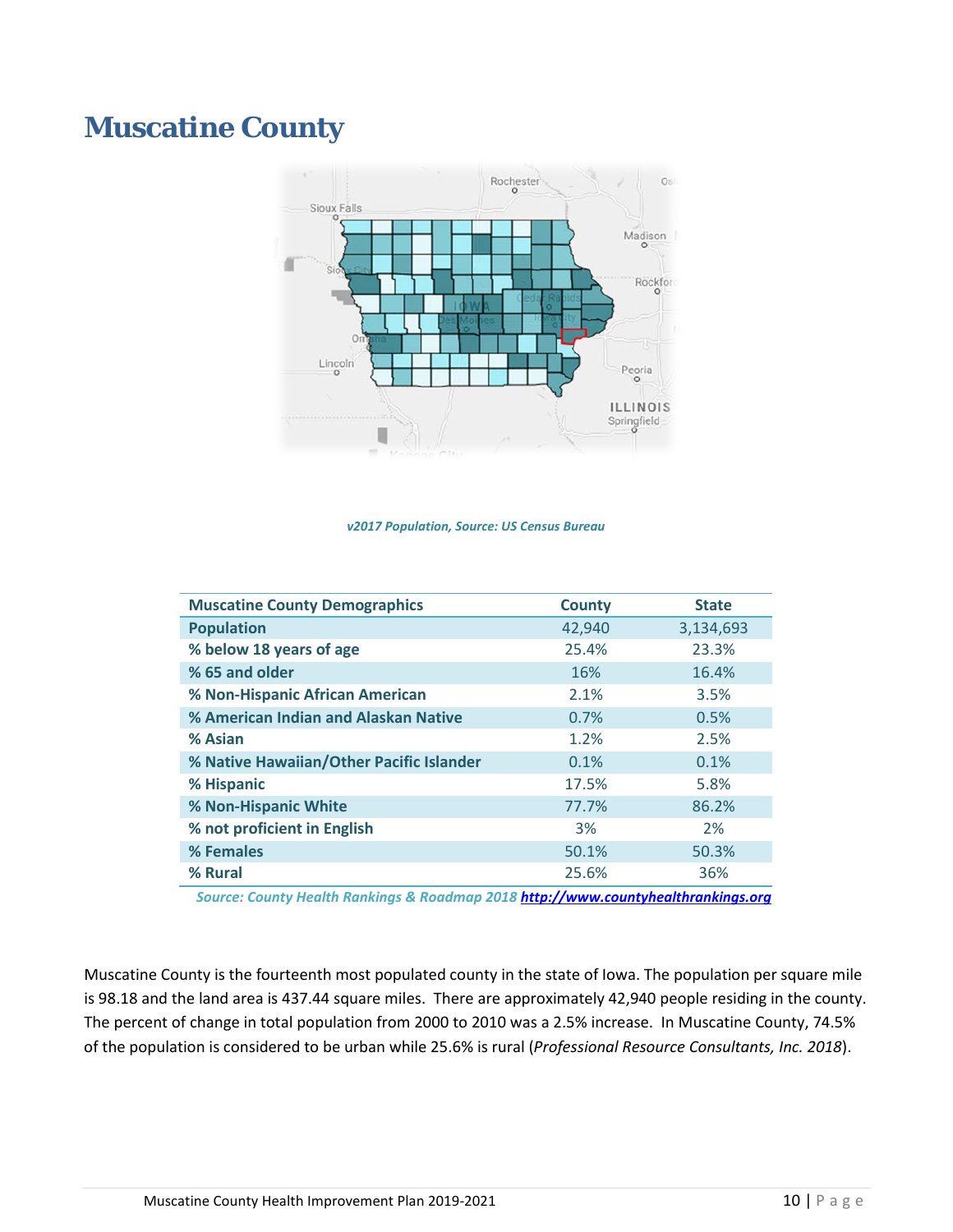Further socioeconomic characteristics as outlined in the Community Health Needs Assessment completed by Professional Research Consultants, Inc. and obtained through the US Census Bureau are as follows:

- Children ages 0-17 years 25.4%
- Adults 18 to 64 years 59.4%
- Adults 65 years and over 15.2%
- Median age is 38
- Persons with health insurance under age 65 years 94.3%
- Number of veterans residing in the county 2,399
- Persons living below 100% of the poverty level 11.4%
- Persons living below 200% of the poverty level 28.3%
- Children 0-17 years living below 200% of the poverty level 38.6%
- Population age 25+ with a high school diploma or greater 86.9%
- Population age 25+ with a bachelor's degree or higher 20.5%
- Unemployment rate 2.5% *Source: Bureau of Labor Statistics, May 2018*

### **Process and Methodology**

The 2018 Community Health Assessment was conducted by UnityPoint Health-Trinity Muscatine's Hospital and Public Health Department in collaboration with the Quad Cities regional partners: Genesis Health System, UnityPoint Health-Trinity Quad Cities, Community Health Care, Inc., Rock Island County Health Department, Scott County Health Department, and Quad City Health Initiative. Information obtained through these assessments helped to guide each organization on how to collectively develop health improvement plans that meet the needs of their communities and counties they serve. This was a new collaboration for UnityPoint Health-Trinity Muscatine's Hospital and Public Health Department. The process brought guidance from the experienced Quad Cities collaborative partners, a national model on strategic planning for city and county health departments, and the opportunity to work with a reputable consultant who conducted qualitative and quantitative research for all areas involved.

This process was guided by the Mobilizing for Action through Planning and Partnerships (MAPP) framework. MAPP is a national community strategic planning process model that aims to improve the health of communities by forming partnerships, identifying important issues, and formulating strategies to address these issues.

The first phase of the MAPP process is "Organizing for Success and Partnership Development". This was done by identifying representatives from the regional health care systems and local public health partners from Rock Island, Scott and Muscatine Counties. These partners comprised a Core Team to lead the assessment process. A Core Team of 12 individuals was finalized in the fall of 2017 and met regularly starting in December 2017.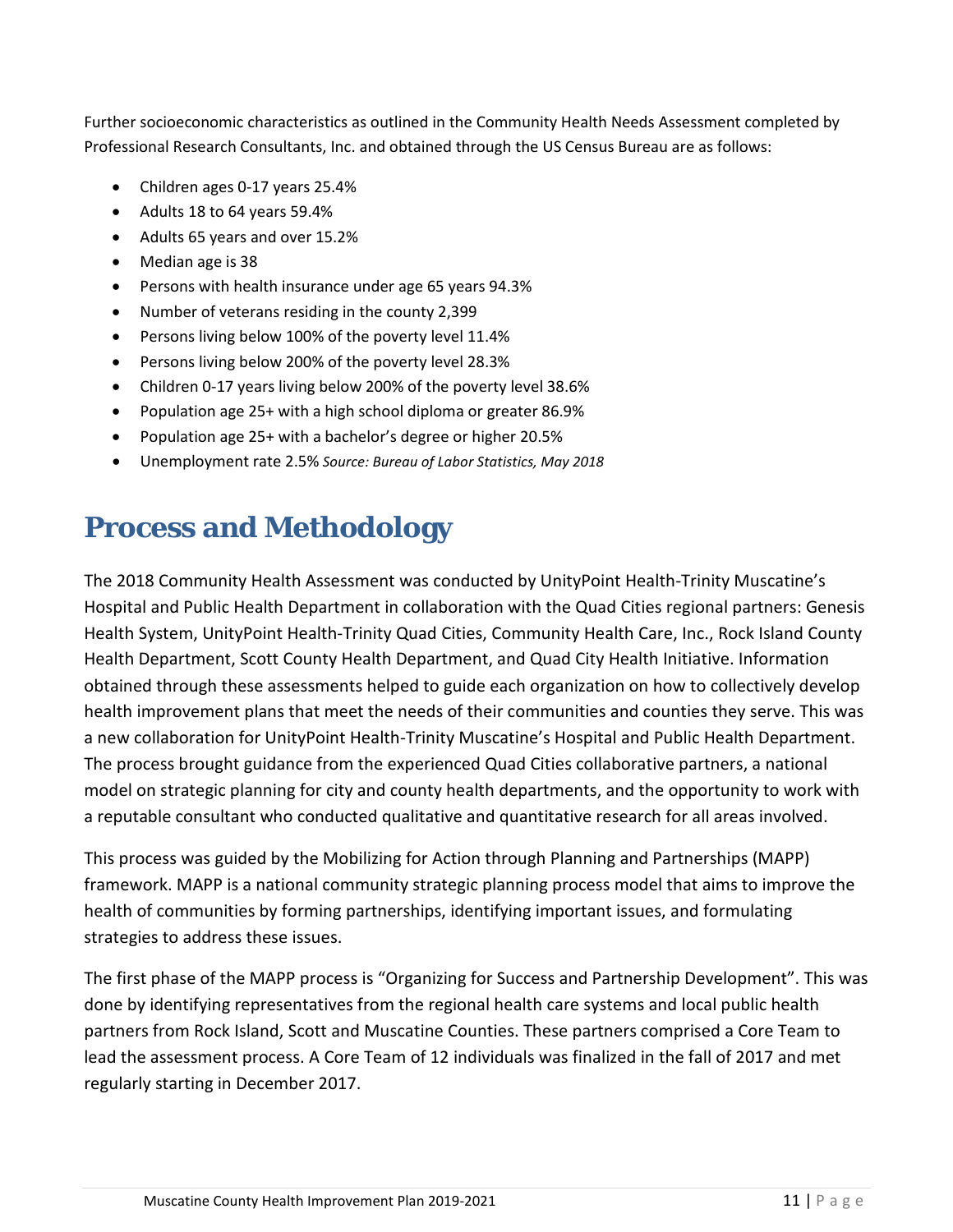In addition to the Core Team, the Community Effectiveness Committee of Trinity Muscatine's Hospital was selected as the Stakeholder Committee to participate in the health needs assessments and drive the health improvement plan. This committee consists of representatives of the following sectors in the Muscatine County area: industry, small business owners, community not-for-profit, health care providers, pharmacies, optometry, academic institutes, insurance and financial resource groups, human and mental health services, and elected officials.

The second phase was to create a community vision, a process of the MAPP framework. This visioning statement was completed with input from the Stakeholder Committee meeting held in Scott County in May of 2018, with final vetting from the Core Team. The following vision statement for this health assessment embraces the greater region to include the Muscatine County area. The vision for the 2018 community health assessment is: "The Quad Cities region is united as one vibrant, collaborative community with engaged citizens, safe, thriving neighborhoods, and equitable access and opportunities for overall health and social well-being."

Phase three of MAPP is conducting four assessments gathering both quantitative and qualitative data to create a comprehensive view of health in our community. The "Community Health Status" assessment was conducted by Professional Research Consultants (PRC) through telephone and internet surveys of residents from Muscatine, Scott and Rock Island Counties. The Core Team worked extensively with PRC to ensure consistent and appropriate survey questions, with comparative national data, were deployed to best meet the comprehensive health assessments for all counties and communities involved. The other three assessments in Muscatine County were led by the Public Health Department at Trinity Muscatine. These included Community Themes and Strengths, Local Public Health System, and Forces of Change.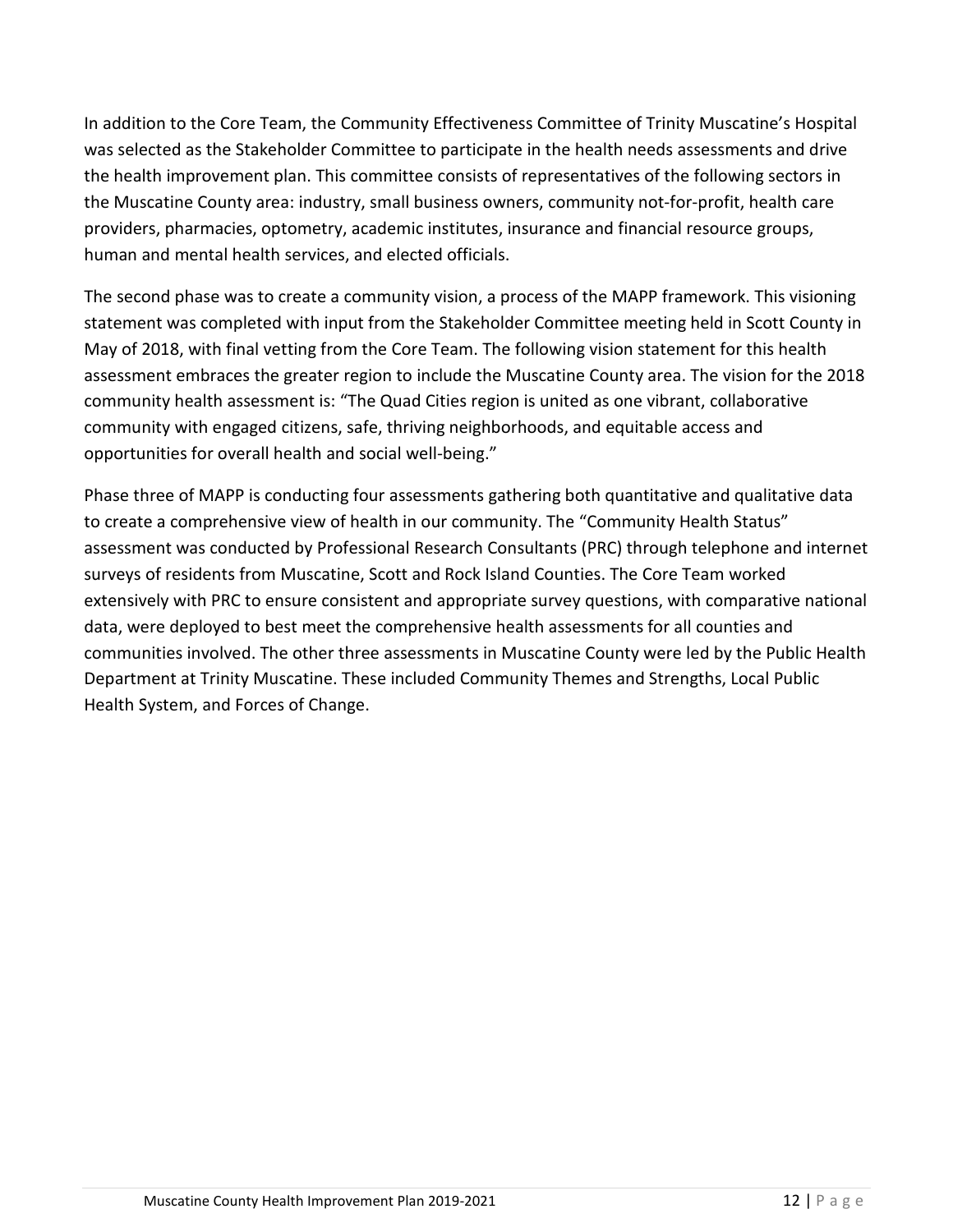### **Summary of Assessment Findings**

The following areas of opportunity represent the qualitative and quantitative findings conducted by Professional Resource Consultants, Inc. (PRC).



2018 full assessment**[: https://www.unitypoint.org/quadcities/muscatine-public-health.aspx](https://www.unitypoint.org/quadcities/muscatine-public-health.aspx)**

The results from the qualitative assessments conducted in Muscatine County showed similar themes to the PRC assessment. For the Community Themes and Strengths assessment conducted through focus groups, common concerns included drug and alcohol use, access to mental health services, obesity, air quality, diabetes, and affordable housing. Helpful community assets identified included the caring culture of small communities, outdoor recreational areas, and access to reliable community resources. Areas of strength identified in the Local Public Health System assessment included a competent workforce, successful utilization of care coordination models, and a commitment to population-based education that is responsive to varying health literacy levels. Areas of opportunity include increasing participation in local policy development that has positive impacts and outcomes on the overall health and safety of residents. Finally, the Forces of Change assessment also identified Equity and Opportunity Forces as important, specifically in relation to reducing health disparities.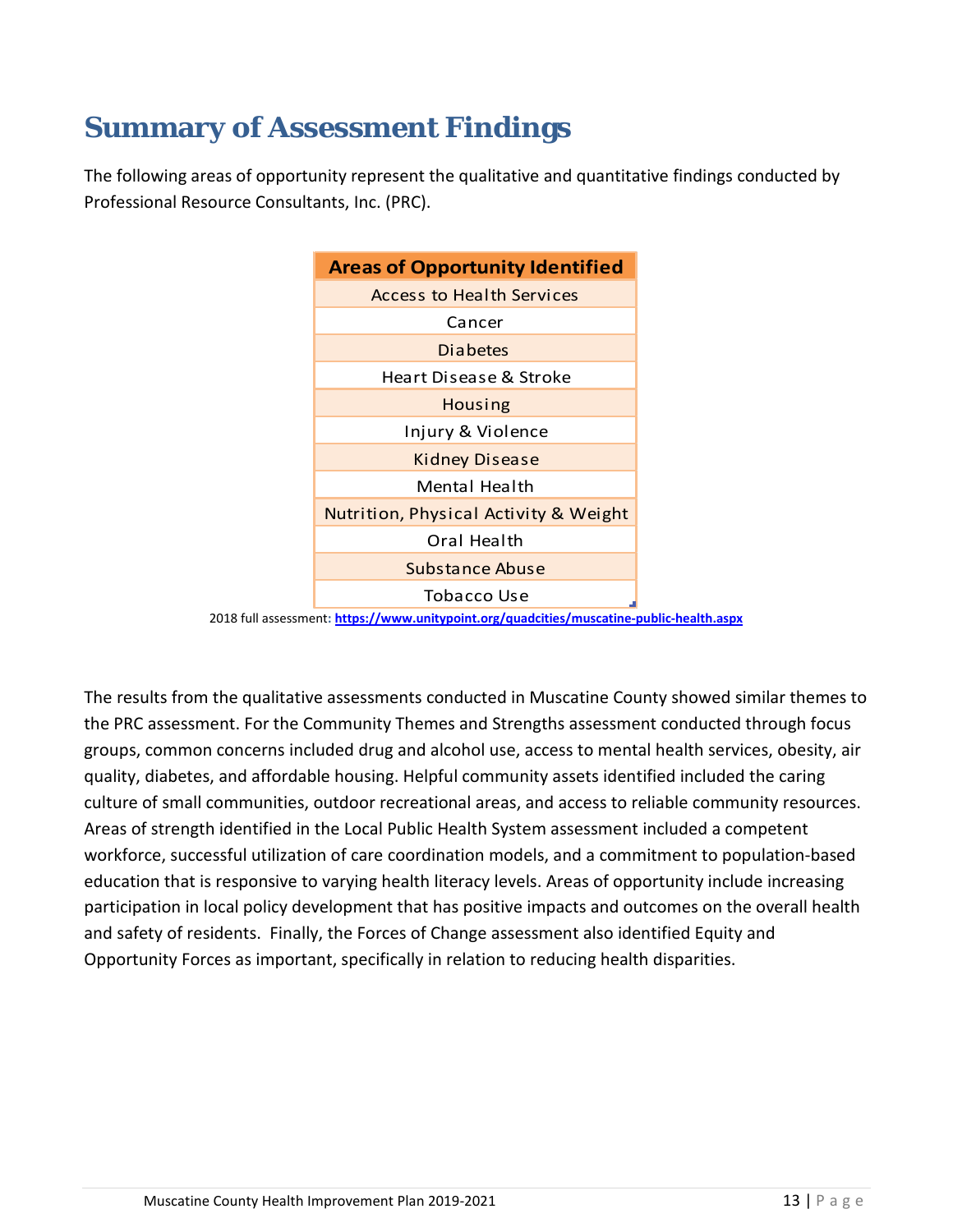### **Community Prioritization**

Prioritization is one of the final steps in creating a health improvement plan for the community. The last three phases of the Mobilizing for Action through Planning and Partnerships (MAPP) framework assisted our community with identifying priorities, defining strategies and developing an action plan. On October 1, 2018, Trinity Muscatine and the Public Health Department conducted a public forum to introduce the data and areas of opportunities from the health needs assessments and to seek community input on the data. With a coordinated decision making process, the community strategically prioritized the top two needs that will be the drivers to improve the health of communities over the next three years. The public forum consisted of over 40 residents, leaders and stakeholders from the Muscatine County area. The participants were armed with prioritization framework when discussing and determining the top priorities. These included criteria such as impacting the largest amount of people affected, degree to which a priority impacts quality of life, trends, equity, effective interventions, feasibility, value of community, consequences of inaction, and social determinant root cause.



Again on October 8, 2018, a planning meeting was convened with Trinity Muscatine's Community Effectiveness Committee, Muscatine County Board of Health and key stakeholders from the county to provide input into the goals, objectives and strategies aligned with the top priorities identified by the public.

The priorities chosen include objectives and strategies that address the following factors that shape health outcomes for all populations.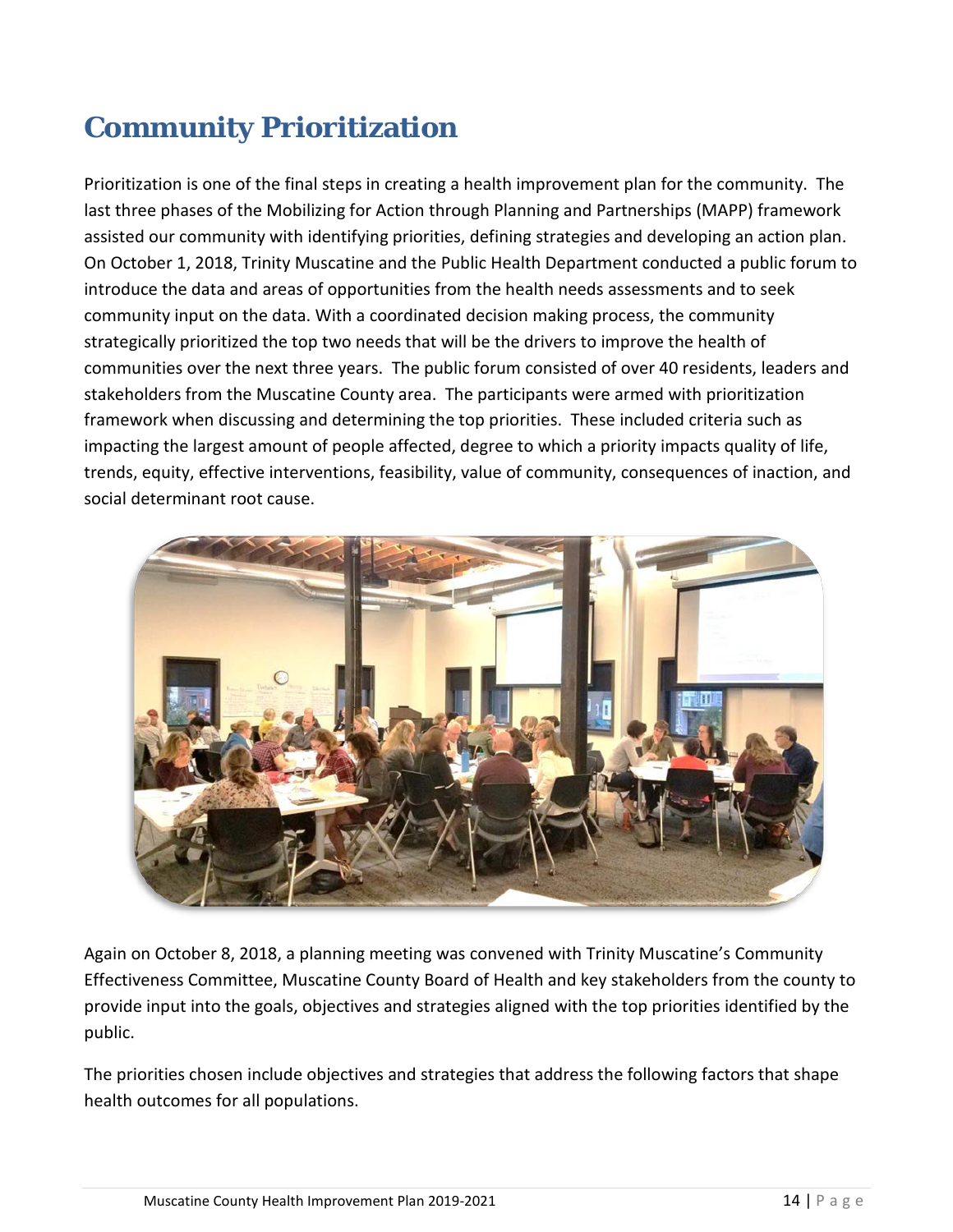Health Equity: By assuring the equal distribution of opportunity and resources, all people are able to attain the highest level of health. This includes addressing avoidable inequalities, historical and contemporary injustices, and the elimination of health and healthcare disparities; thus providing all residents the opportunity to make choices that allow them to live a long, healthy life, regardless of income, educational achievement, ethnic background, race, gender, age, and place of residence.

Access: All people have timely use of comprehensive integrated and appropriate health services to achieve the best possible health outcome. All residents have access to affordable care, insurance coverage, quality healthcare providers and appropriate transportation.

Prevention: Addresses health problems before they occur rather than after people have shown signs of disease, injury or disability. 7 out of 10 deaths among Americans each year are from chronic illnesses which are preventable; therefore focusing on prevention in our community will help improve health, quality of life and prosperity (CDC, 2014).



*Source: [www.cdc.gov](http://www.cdc.gov/)*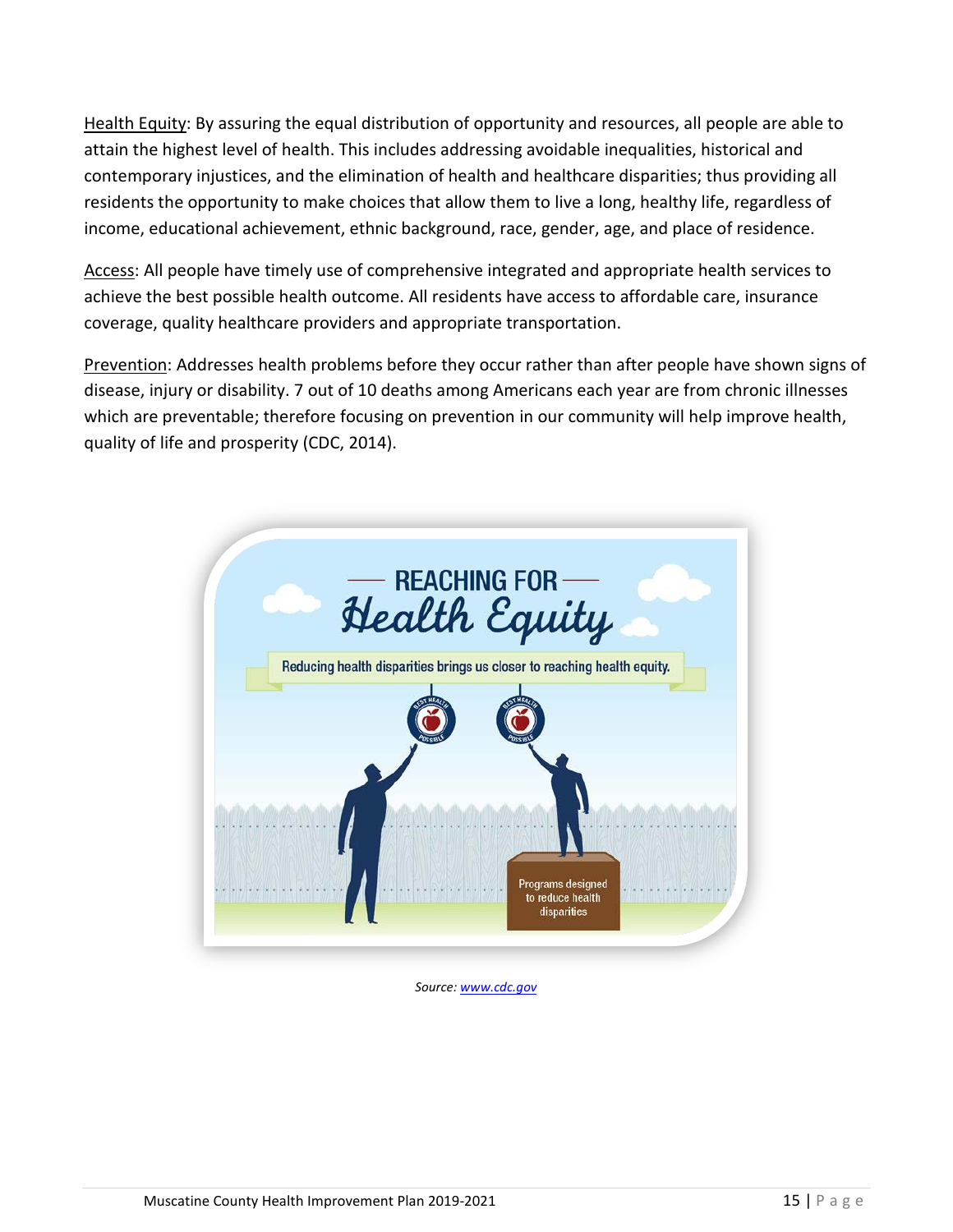### **Priority 1: Mental Health**

#### **Background**

According to the United States Department of Health and Human Services in 2017, mental health includes emotional, psychological, and social well-being. It affects how people think, feel and act. It also helps determine how people handle stress, relate to others, and make choices. Mental health is important at every stage of life, from childhood and adolescence through adulthood. Over the course of your life, mental health problems can affect thinking, mood, and behavior. Many factors contribute to mental health problems:

- Biological factors, such as genes or brain chemistry
- Life experiences, such as trauma or abuse
- Family history of mental health problems

Mental health plays a major role in people's ability to maintain good physical health. Mental illnesses, such as depression and anxiety, affect people's ability to participate in health-promoting behaviors.

#### **Community Chosen Priority Area**



**PRC Community Health Needs Assessment** 



Barrier to Accessing Mental Health Services in the Past Year

. 2018 PRC Community Health Survey, Professional Research Consultants, Inc. [Item 106] Sources:

• Asked of those respondents reporting problems obtaining mental health services in the past year. Notes:

```
C2017 Professional Research Consultants, Inc.
```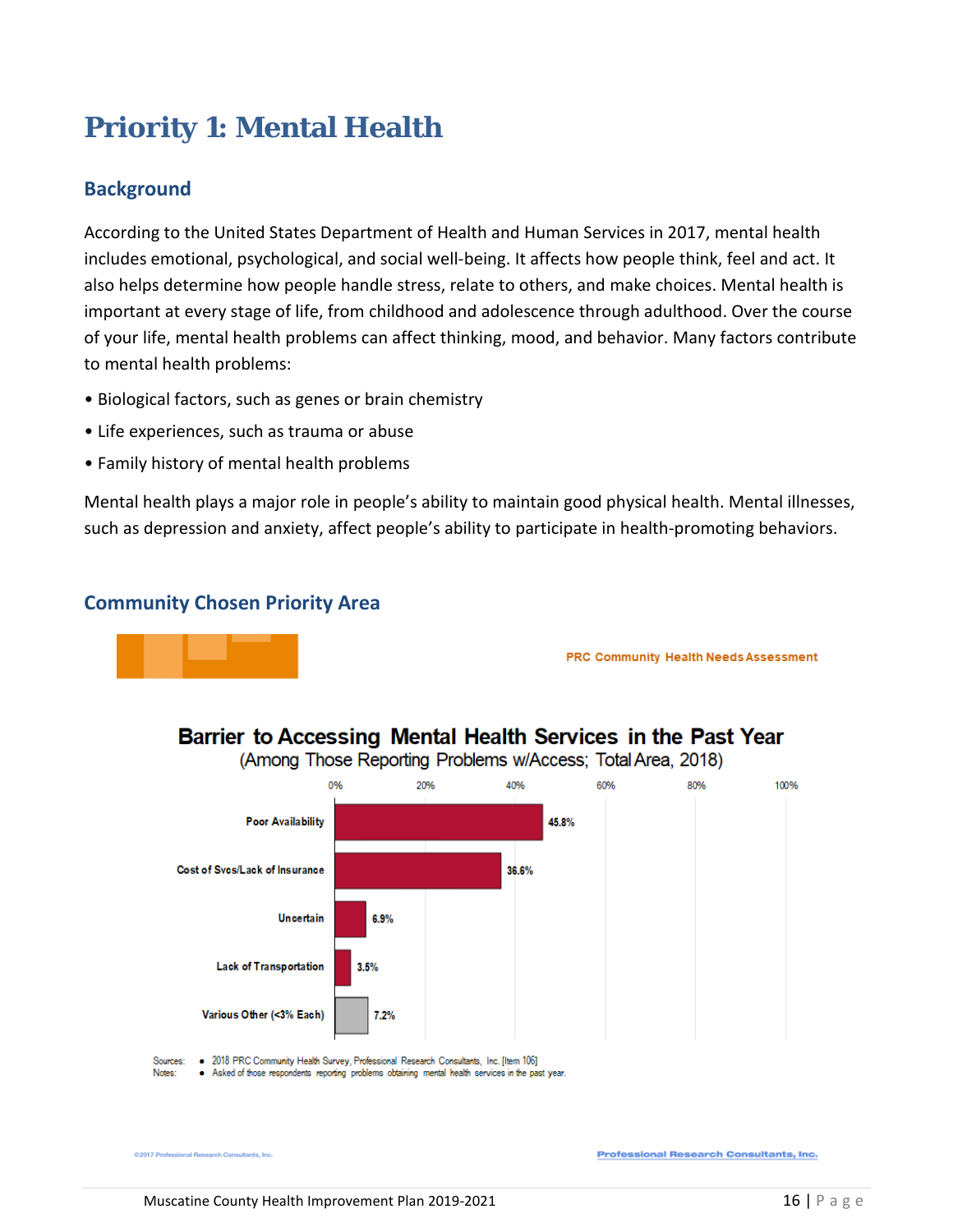According to Professional Research Consultants' 2018 health assessment survey, people citing they had difficulties accessing mental health services in the past year attributed it mostly to poor availability (mentioned by 45.8%) and cost of services/ lack of insurance coverage (36.6%). Lack of transportation was mentioned much less frequently.

Further community discussion regarding root causes associated with perceived ease of access included:

- Service gaps/understaffing
- Wait times to access services
- Awareness of all services and resources available to community
- No mental health/substance abuse courts currently available in Muscatine County

#### **PRIORITY 1: MENTAL HEALTH**

Goal: Improve access to mental health services for all populations.

Objective: Increase Muscatine County residents' ability to identify and access community mental health services by December 2021

Strategy 1: Obtain resource asset mapping from Aligned Impact Muscatine to better understand services available and gaps in care.

Strategy 2: Complete a root cause analysis to better understand

barriers associated with access to mental health services including provider availability and cost/insurance coverage.

Strategy 3: Continuation of increasing prescribers (2FTEs) for people living with mental health diagnosis.

Strategy 4: Collaborate with Eastern Iowa Region Mental Health services to coordinate and support actions toward increasing access to mental health care for all residents.

Strategy 5: Explore additional prevention and intervention programs (best practice or evidence-based) that will be sustainable for communities.

Performance Indicators:

- o Health Resources and Services Administration/Health Professional Shortage Area[s https://data.hrsa.gov/tools/shortage-area/hpsa-find](https://data.hrsa.gov/tools/shortage-area/hpsa-find) Muscatine County Baseline 2017: Designated area
- o County Health Rankings/National Provider Identification Muscatine County Baseline 2017: 2,260:1  $(lowa = 760:1)$
- o Access to mental health services/Professional Research Consultants, INC. Baseline 2018 Total Area: Poor Availability 45.8% & Cost of Services/Lack of Insurance 36.6%
- o Ease of obtaining local mental health services/Professional Research Consultants, INC. Muscatine County Baseline 2018: 29.1%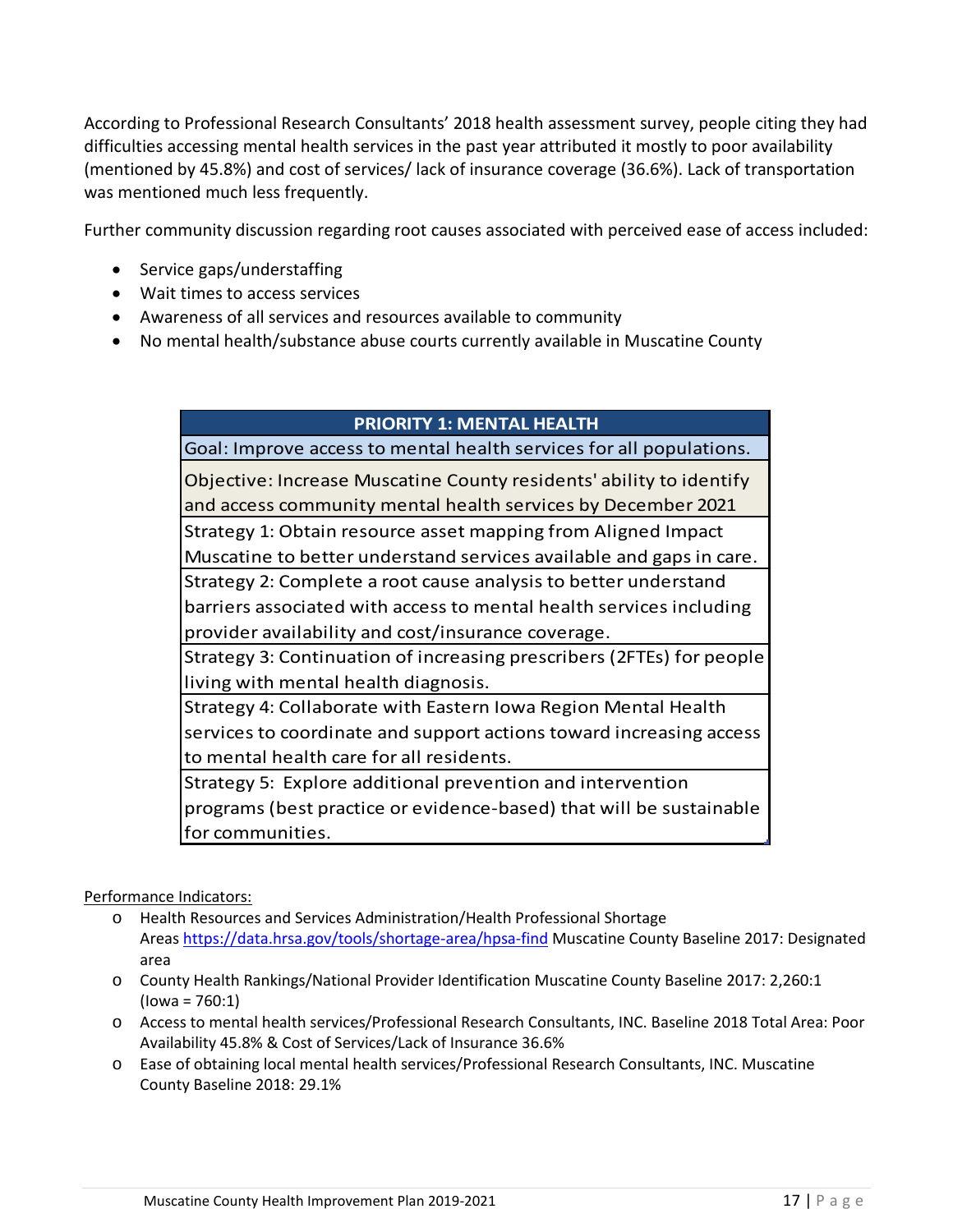### **Priority 2: Substance Abuse**

#### **Background**

According to Health People 2020, substance abuse has a major impact on individuals, families, and communities. The effects of substance abuse are collective, having a significant impact on costly social, physical, mental, and public health problems. Problems associated with substance abuse include:

| <b>Teenage Pregnancy</b> | <b>Motor Vehicle Crashes</b> |  |
|--------------------------|------------------------------|--|
| <b>HIV/AIDS</b>          | <b>Physical Fights</b>       |  |
| <b>STDs</b>              | Crime                        |  |
| <b>Domestic Violence</b> | Homicide                     |  |
| <b>Child Abuse</b>       | Suicide                      |  |

Substance abuse refers to a set of related conditions associated with the consumption of mind and behavior-altering substances that have negative behavioral and health outcomes. Social attitudes and political and legal responses to the consumption of alcohol and illicit drugs make substance abuse one of the most complex public health issues.

#### **Community Chosen Priority Area**



**PRC Community Health Needs Assessment** 



**Life Has Been Negatively Affected** 

**Professional Research Consultants, Inc.**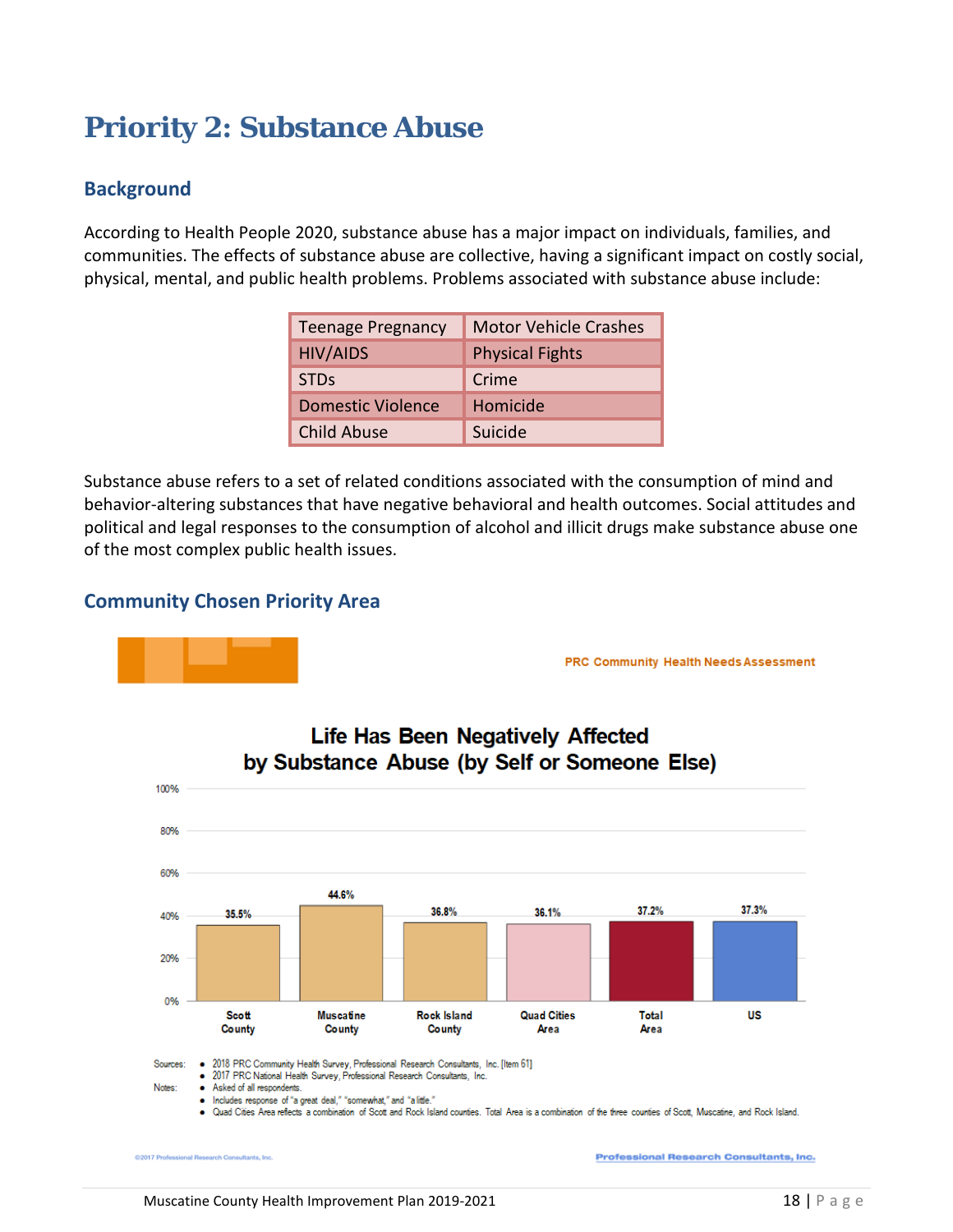Additional community discussion included the data provided by Professional Research Consultants' 2018 survey that identified the following areas of concern.

- 44.6% Muscatine County residents report that their life has been affected negatively (by self or someone else).
	- o Higher reports from women, young adults, and lower income individuals
- Excessive Drinking was higher among
	- o Men, young adults, and upper income individuals
- 5.5% reported illicit drug use in the past month (2.5% US)

#### **PRIORITY 2: SUBSTANCE ABUSE**

Goal: Reduce substance abuse to safeguard the wellbeing of children and adults.

Objective: Decrease the number of Muscatine County residents reporting that their life has been negatively impacted from substance abuse by December 2021.

Strategy 1: Obtain resource asset mapping from Aligned Impact Muscatine to better understand services available and gaps in care.

Strategy 2: Complete a root cause analysis in order to understand why our residents' lives are being impacted by substance abuse.

Strategy 3: Implement high school prescription drug safety program from UnityPoint Health

Strategy 4: Collaborate with community partners to provide education on substance abuse support groups and services available.

Strategy 5: Develop public/private partnerships to increase awareness, provide community education and outreach regarding the impacts of substance abuse (alcohol, illicit and prescription drugs).

Strategy 6: Explore additional prevention and intervention programs (best practice or evidence-based) that will be sustainable for communities.

#### Performance Indicators:

- o Behavioral Risk Factor Surveillance System (BRFSS)/Percentage of adults reporting binge or heavy drinking. Muscatine County Baseline 2016: 22%
- o CDC/National Center for Health Statistics: Drug Poisoning Mortality. Muscatine County Baseline 2016: death rate range 8-9.9
- o Life has been negatively affected by substance abuse (by self or someone else)/Professional Research Consultants, INC. Muscatine County Baseline 2018: 44.6%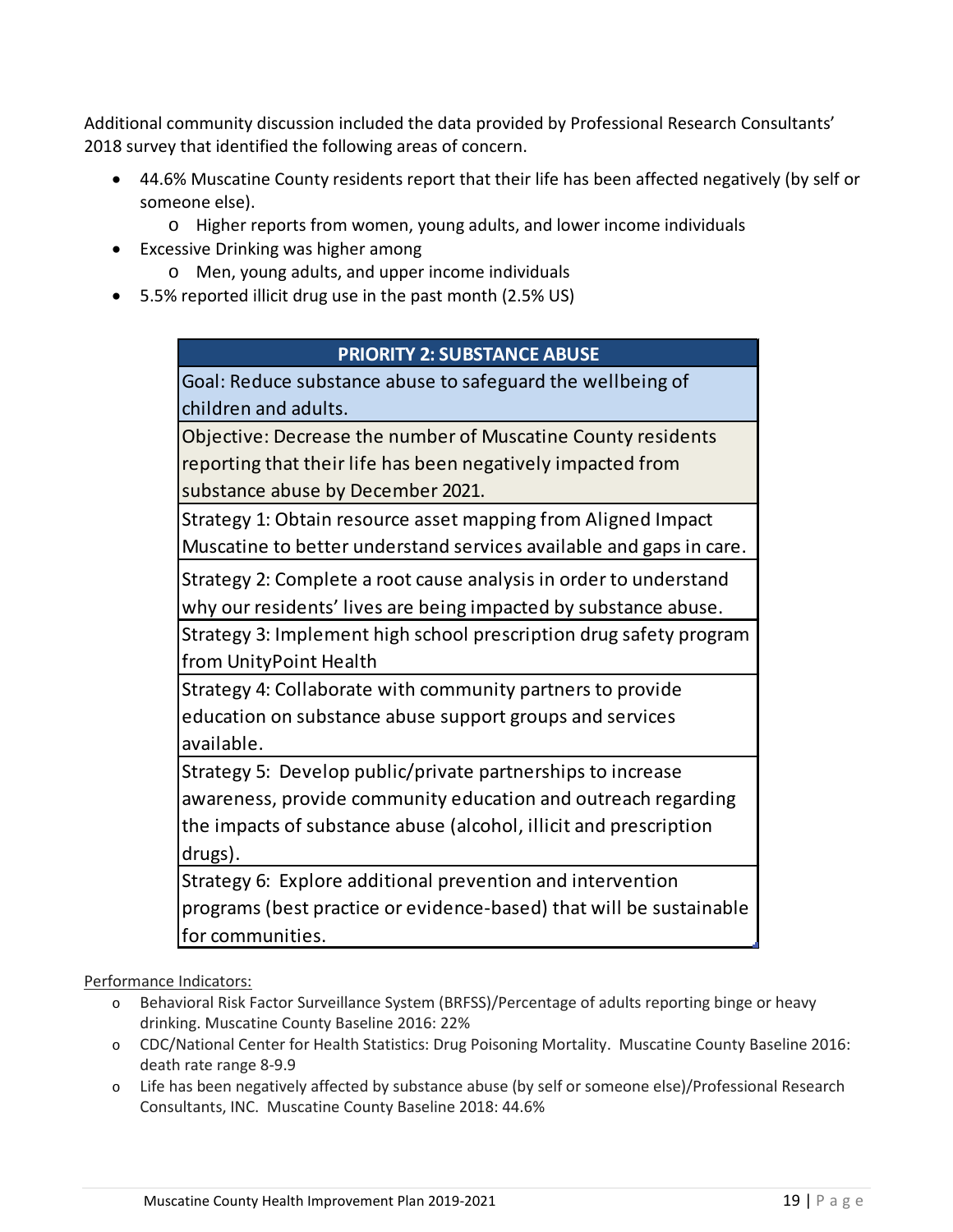### **Alignment**

| <b>Muscatine County</b><br><b>Health Priorities</b> | <b>Healthy Iowans</b><br><b>2017-2021 Priorities</b><br><b>Iowa Department of Public Health</b> | <b>Healthy People 2020</b>                            |
|-----------------------------------------------------|-------------------------------------------------------------------------------------------------|-------------------------------------------------------|
| <b>Mental Health</b>                                | Mental Health, Illness, & Suicide                                                               | <b>Mental Health &amp;</b><br><b>Health Disorders</b> |
| <b>Substance Abuse</b>                              | <b>Addictive Behaviors</b>                                                                      | <b>Substance Abuse</b>                                |

*Sources:<http://idph.iowa.gov/healthy-iowans> an[d www.healthypeople.gov/2020](http://www.healthypeople.gov/2020)*

### **Sustainability**

Sustainability is an important consideration in plan development. Sustaining implementation efforts of the CHIP is an integral component of its success.

- 1) Creating a strong local public health system by maintaining and developing community partnerships. These partnerships create a platform for ongoing community health improvement.
- 2) Creating a coordinated health improvement effort that broadens and builds upon successful local initiatives. Engages partners to align efforts and resources to address identified priorities.
- 3) In creating the plan, significant efforts were made to keep the strategies and actions realistic and manageable for the community and its partners.
- 4) The CHIP is a living document that will be revised as resources, environment, and situations evolve.

The challenge of "moving the needle" on our health status is great, but together we can have a collective impact on a healthier community.

### **How to use the CHIP**

#### **Healthcare partners can:**

Understand the priority health issues within Muscatine County and assist with the implementation of strategies or interventions.

Assist in coordinating programs to reduce redundancy or duplication of efforts.

Share evaluation data on programs that are addressing the prioritized health issues.

Assist with evaluation of strategies in the county.

Remove barriers by seeking to understand and navigate social determinants of health for the people you serve.